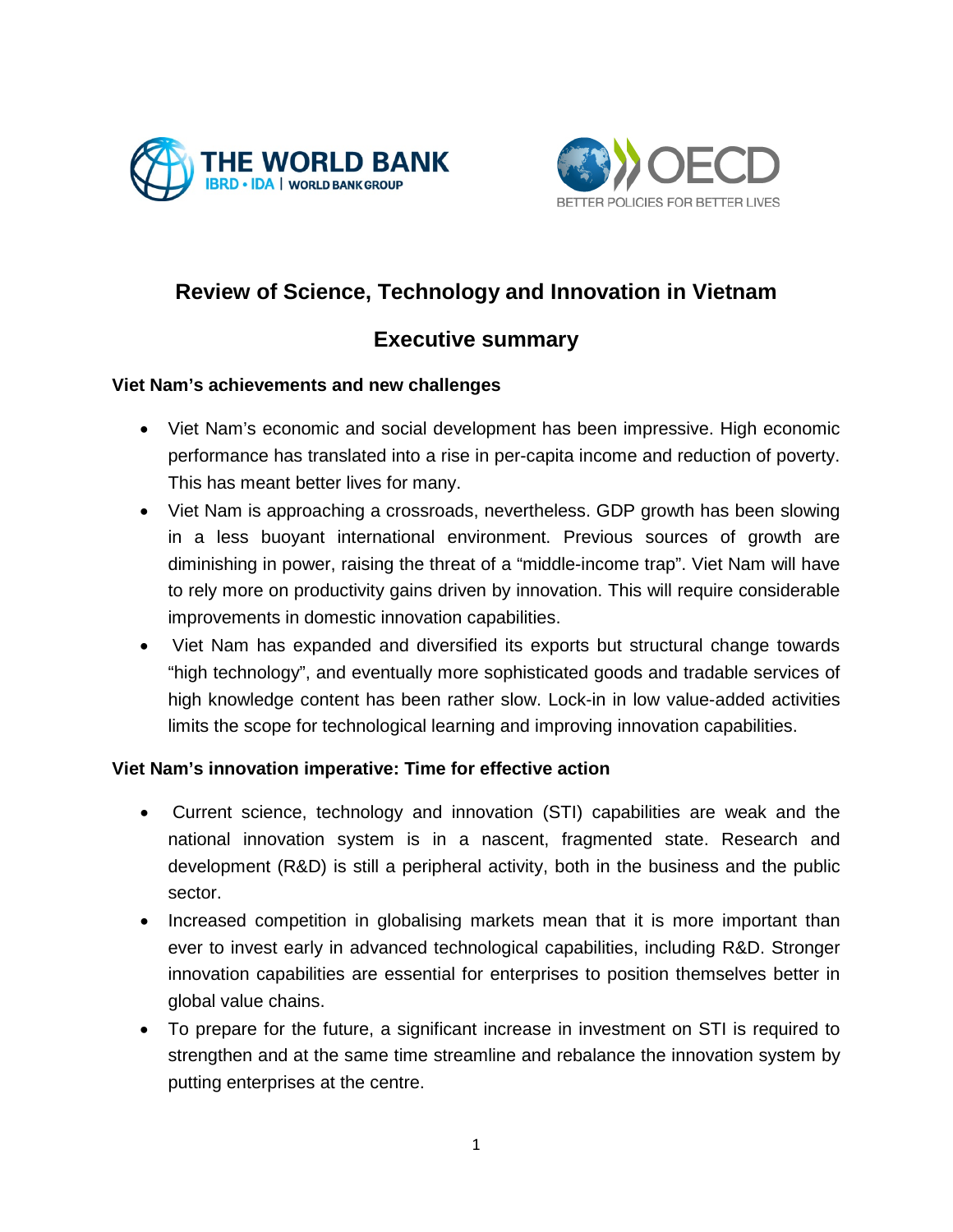#### **Improve public governance of the innovation system**

- Governments play a key role in providing long-term orientation on social and economic priorities, ensuring that resources for innovation are adequate, public actors perform well, and the various components of the innovation system link up and form a coherent whole. Innovation system governance in Viet Nam has been beset by a number of shortcomings which can be related to a lack of effective commitment, co-ordination and implementation of government policies.
- Visionary leadership and political commitment to STI can contribute to raise the profile of STI within government, among stakeholders and the wider public. Effective innovation policy should aim at ambitious but realistic and operational targets.
- It also needs improved co-ordination between ministries and agencies, and involvement of representatives of enterprises in the formulation of strategies and policies. Formal high level co-ordination mechanisms should be complemented by informal networking and include collaboration of agencies involved in the policy implementation.
- Viet Nam has advanced the legal basis for STI and established several new institutions engaged in steering and funding R&D. But progress in building a modern institutional framework has to continue in a timely manner. Professionalised government agencies with a sufficient degree of operational autonomy and larger portfolios can help enhance policy implementation. The example of East Asian countries highlights that implementation capacity is a major factor of success.
- There is an urgent need to strengthen the information base for STI policy, indicators and evaluation practices. R&D statistics and other relevant information are often fragmentary, out of date or not internationally comparable.
- Evaluation needs to be pragmatic, timely, transparent and actionable. Results of evaluations should help improve policymaking, showcase the tangible economic and social benefits of STI, while high-profile awards may help mobilise the general public's interest in STI.

## **Strengthen the human resource base for innovation**

• Human resources are the key to innovation. A nation's innovation capacity depends crucially on the quality of education and training for scientists, technologists and a wide range of professionals and on the inclusiveness of the education system. Viet Nam has made a substantial effort on education and skills. The results of the 2012 OECD PISA assessment of the performance of secondary students bode well.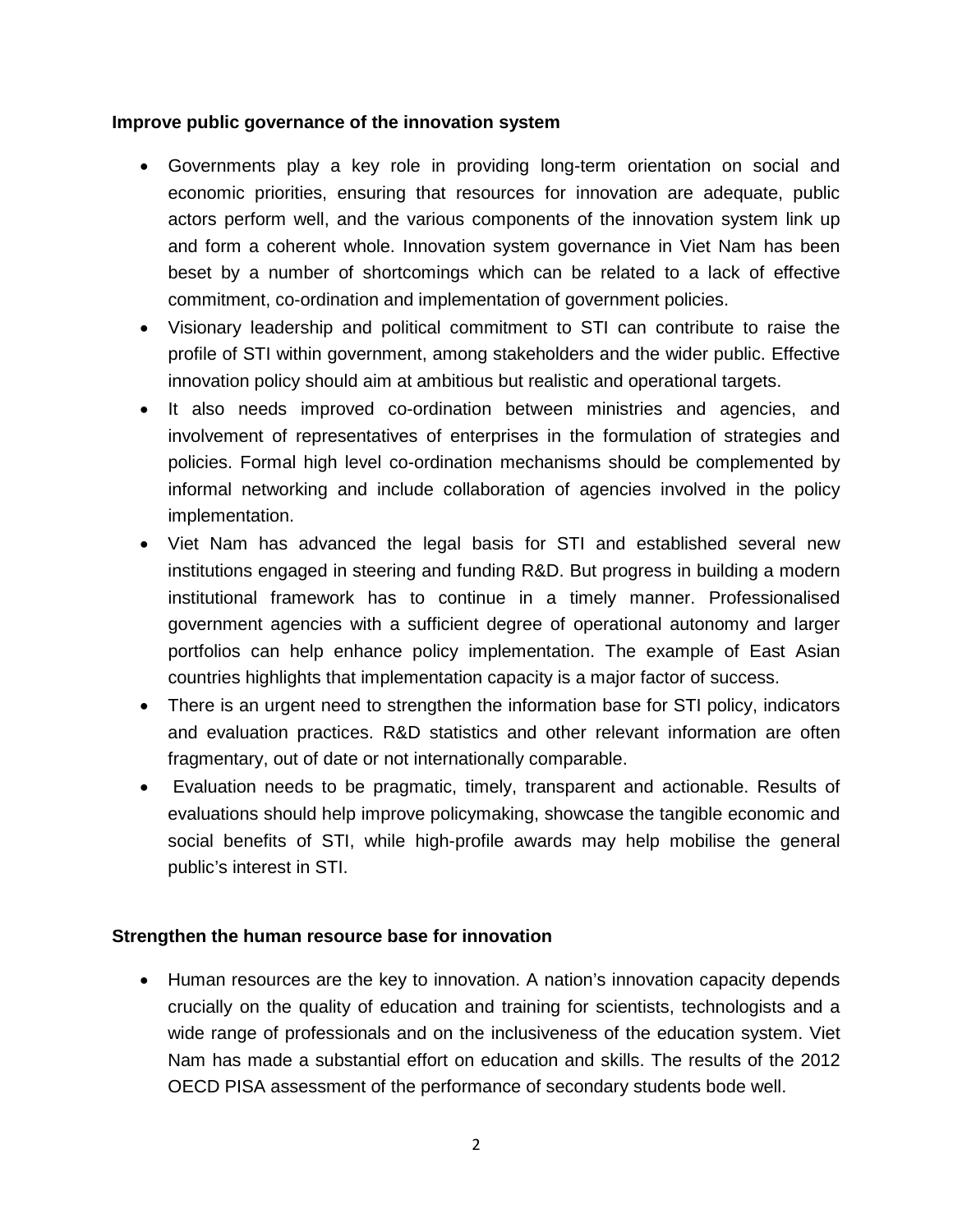- However, there is still scope for increasing the quantity and improving the quality of human resources, particularly at the tertiary and secondary vocational levels. Funding of tertiary education has been insufficient to cope with the increase in technical and research students.
- The skills supplied through formal education and training are often out of date or too theoretical and do not meet the demands of the labour market. In addition to financing constraints, the governance of higher education suffers from weaknesses in terms of information about skills needs and incentives for alignment.
- The accumulation of innovation capabilities within businesses depends on the availability of specialised professionals. Broadening options for professional specialisation in upper secondary education and enhancing the standing of vocational training seem necessary.
- It is also important to provide more opportunities for upgrading the skills of those already in the workforce and to improve the effectiveness of short-term training. An expansion of part-time tertiary education and other lifelong learning opportunities could help address gaps in "soft" skills.
- Public-private partnerships (PPPs) could be used to encourage businesses to take greater part in the national effort on human resource development. Firms, especially SOEs and MNEs, should be encouraged to increase their training investments, to fund demand-tailored aspects of formal education and to partake in decisions over curricula and programme design.
- Skills constraints in the public sector are a major constraint to the effective delivery of public functions. Meeting the government's ambitious targets to remove skills constraints in the public sector by 2020 should be a priority.

# **Strengthen innovation in the enterprise sector: Put business enterprises at the heart of the innovation system**

- Business enterprises that thrive on innovation and leverage R&D done in universities and PROs – are at the centre of all national innovation systems that drive growth and development.
- Viet Nam's business sector still accounts for a very small share of R&D expenditure. Few firms perform R&D, the level of innovation activity is overall low and links to public research are weak. Improving in-house innovation capabilities – which require skills to engage in design, engineering, marketing, information technology and R&D – in a broad range of enterprises should be an overarching priority.